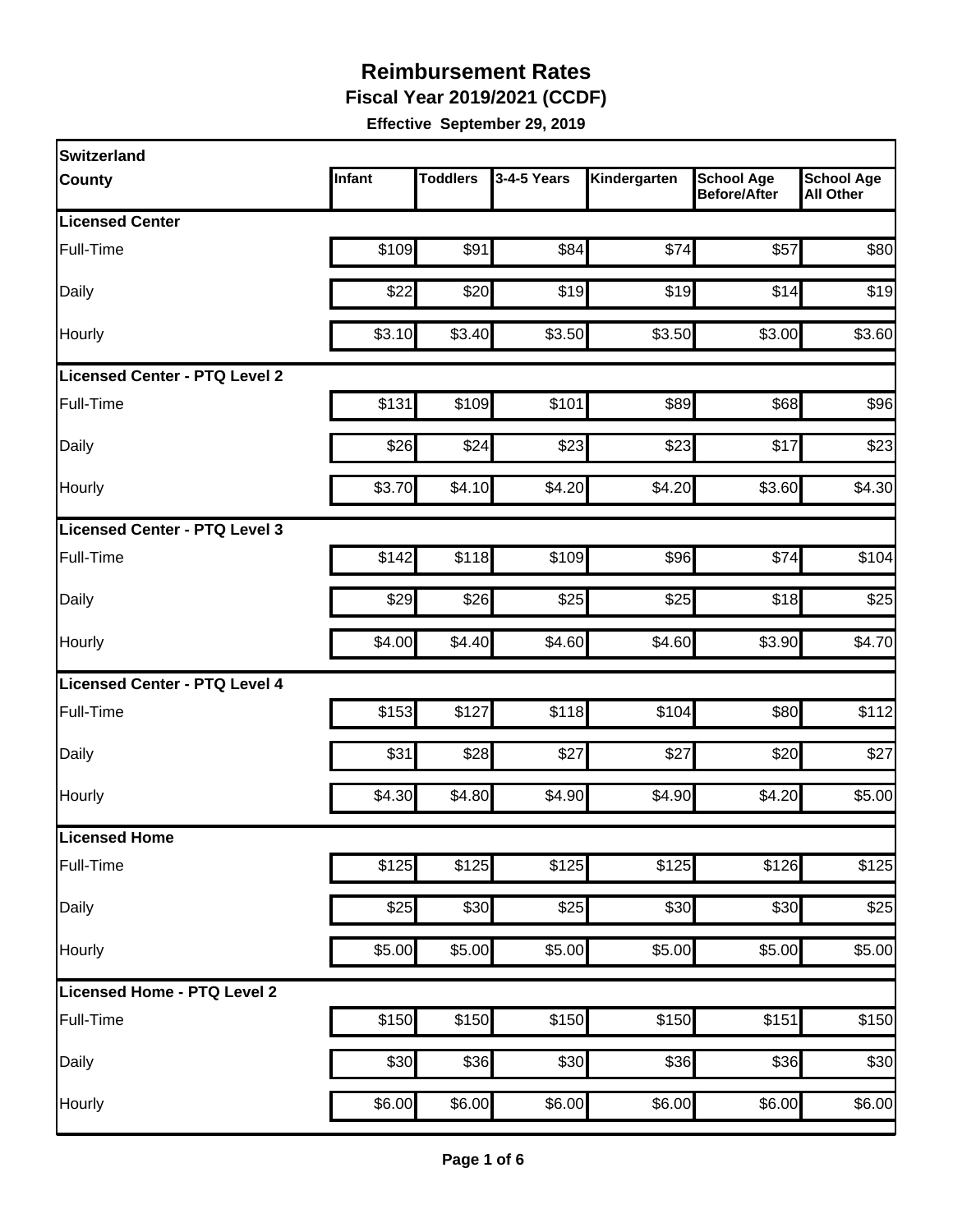**Fiscal Year 2019/2021 (CCDF)**

| <b>Switzerland</b>                       |        |                 |             |              |                                          |                                       |
|------------------------------------------|--------|-----------------|-------------|--------------|------------------------------------------|---------------------------------------|
| <b>County</b>                            | Infant | <b>Toddlers</b> | 3-4-5 Years | Kindergarten | <b>School Age</b><br><b>Before/After</b> | <b>School Age</b><br><b>All Other</b> |
| Licensed Home - PTQ Level 3              |        |                 |             |              |                                          |                                       |
| Full-Time                                | \$163  | \$163           | \$163       | \$163        | \$164                                    | \$163                                 |
| Daily                                    | \$33   | \$39            | \$33        | \$39         | \$39                                     | \$33                                  |
| Hourly                                   | \$6.50 | \$6.50          | \$6.50      | \$6.50       | \$6.50                                   | \$6.50                                |
| <b>Licensed Home - PTQ Level 4</b>       |        |                 |             |              |                                          |                                       |
| Full-Time                                | \$175  | \$175           | \$175       | \$175        | \$176                                    | \$175                                 |
| Daily                                    | \$35   | \$42            | \$35        | \$42         | \$42                                     | \$35                                  |
| Hourly                                   | \$7.00 | \$7.00          | \$7.00      | \$7.00       | \$7.00                                   | \$7.00                                |
| <b>Registered Ministry</b>               |        |                 |             |              |                                          |                                       |
| Full-Time                                | \$97   | \$79            | \$73        | \$62         | \$40                                     | \$68                                  |
| Daily                                    | \$19   | \$16            | \$16        | \$13         | \$10                                     | \$16                                  |
| Hourly                                   | \$3.10 | \$3.10          | \$2.70      | \$2.80       | \$2.70                                   | \$2.70                                |
| <b>Registered Ministry - PTQ Level 1</b> |        |                 |             |              |                                          |                                       |
| Full-Time                                | \$103  | \$85            | \$79        | \$68         | \$49                                     | \$74                                  |
| Daily                                    | \$21   | \$18            | \$18        | \$16         | \$12                                     | \$18                                  |
| Hourly                                   | \$3.10 | \$3.30          | \$3.10      | \$3.20       | \$2.90                                   | \$3.20                                |
| <b>Registered Ministry - PTQ Level 2</b> |        |                 |             |              |                                          |                                       |
| Full-Time                                | \$131  | \$109           | \$101       | \$89         | \$68                                     | \$96                                  |
| <b>Daily</b>                             | \$26   | \$24            | \$23        | \$23         | \$17                                     | \$23                                  |
| Hourly                                   | \$3.70 | \$4.10          | \$4.20      | \$4.20       | \$3.60                                   | \$4.30                                |
| <b>Registered Ministry - PTQ Level 3</b> |        |                 |             |              |                                          |                                       |
| Full-Time                                | \$142  | \$118           | \$109       | \$96         | \$74                                     | \$104                                 |
| Daily                                    | \$29   | \$26            | \$25        | \$25         | \$18                                     | \$25                                  |
| Hourly                                   | \$4.00 | \$4.40          | \$4.60      | \$4.60       | \$3.90                                   | \$4.70                                |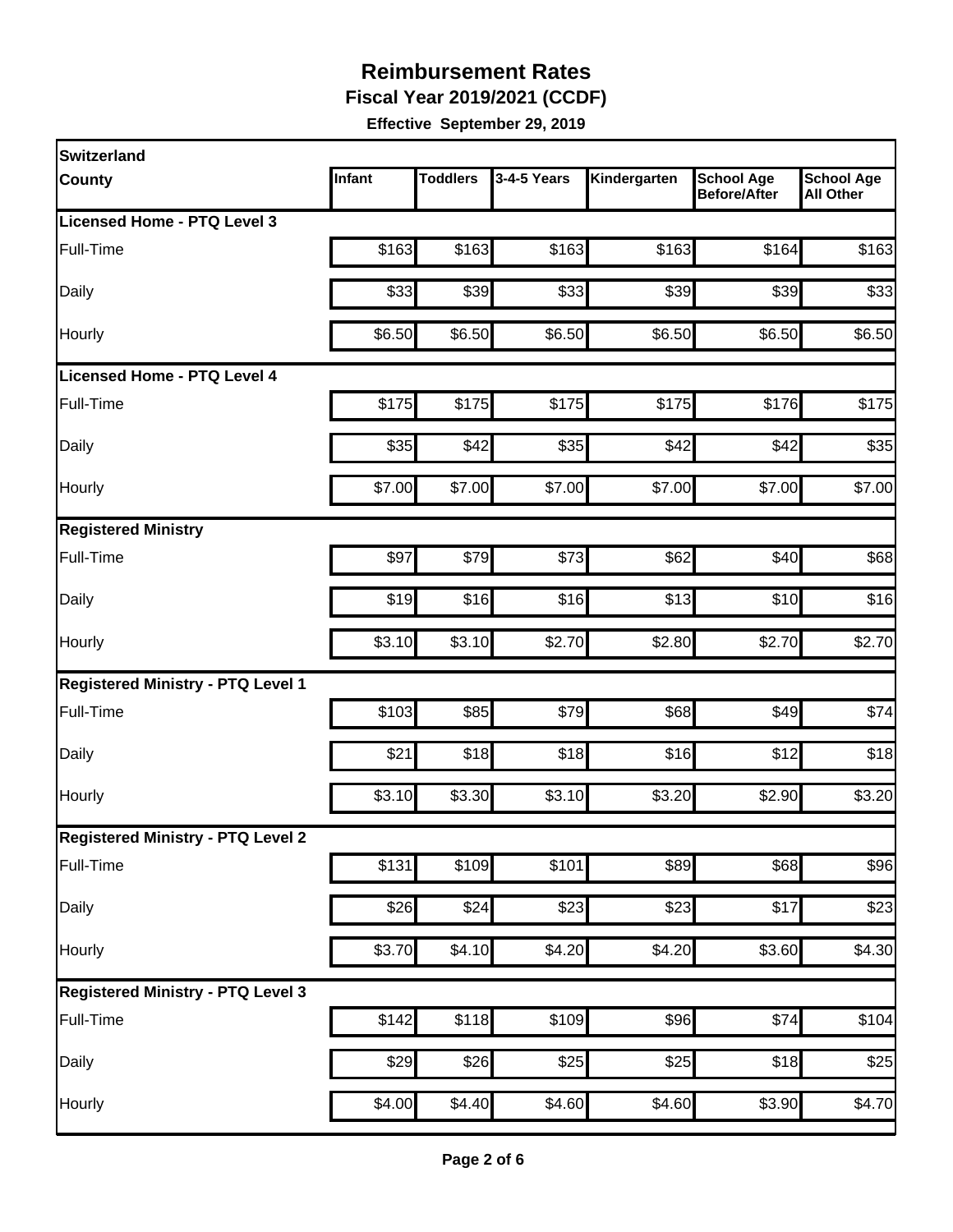**Fiscal Year 2019/2021 (CCDF)**

| Switzerland                              |        |                 |             |              |                                          |                                       |
|------------------------------------------|--------|-----------------|-------------|--------------|------------------------------------------|---------------------------------------|
| <b>County</b>                            | Infant | <b>Toddlers</b> | 3-4-5 Years | Kindergarten | <b>School Age</b><br><b>Before/After</b> | <b>School Age</b><br><b>All Other</b> |
| <b>Registered Ministry - PTQ Level 4</b> |        |                 |             |              |                                          |                                       |
| Full-Time                                | \$153  | \$127           | \$118       | \$104        | \$80                                     | \$112                                 |
| Daily                                    | \$31   | \$28            | \$27        | \$27         | \$20                                     | \$27                                  |
| Hourly                                   | \$4.30 | \$4.80          | \$4.90      | \$4.90       | \$4.20                                   | \$5.00                                |
| <b>Exempt Center</b>                     |        |                 |             |              |                                          |                                       |
| Full-Time                                | \$97   | \$79            | \$73        | \$62         | \$40                                     | \$68                                  |
| Daily                                    | \$19   | \$16            | \$16        | \$13         | \$10                                     | \$16                                  |
| Hourly                                   | \$3.10 | \$3.10          | \$2.70      | \$2.80       | \$2.70                                   | \$2.70                                |
| <b>Accredited Exempt Center</b>          |        |                 |             |              |                                          |                                       |
| Full-Time                                | \$120  | \$100           | \$92        | \$81         | \$61                                     | \$88                                  |
| Daily                                    | \$24   | \$22            | \$21        | \$21         | \$15                                     | \$21                                  |
| Hourly                                   | \$3.40 | \$3.70          | \$3.90      | \$3.90       | \$3.30                                   | \$4.00                                |
| <b>Exempt Home</b>                       |        |                 |             |              |                                          |                                       |
| Full-Time                                | \$62   | \$66            | \$62        | \$66         | \$62                                     | \$62                                  |
| Daily                                    | \$13   | \$14            | \$14        | \$14         | \$12                                     | \$14                                  |
| Hourly                                   | \$2.20 | \$2.80          | \$2.80      | \$2.10       | \$2.80                                   | \$2.80                                |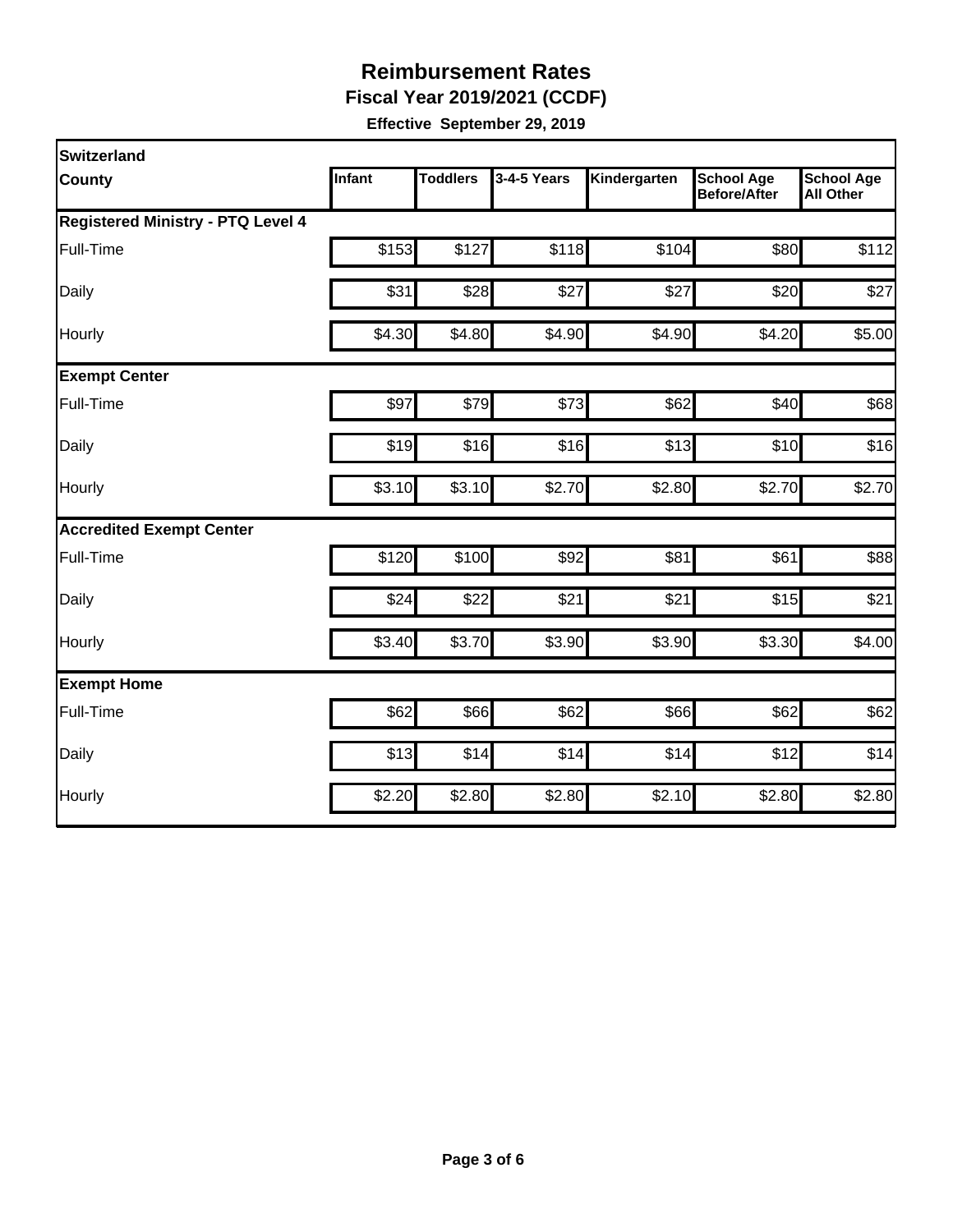#### **School Year 2019/2021 (OMW Pre-K) Reimbursement Rates**

| Switzerland                   |        |                 |             |              |                                   |                                       |
|-------------------------------|--------|-----------------|-------------|--------------|-----------------------------------|---------------------------------------|
| <b>County</b>                 | Infant | <b>Toddlers</b> | 3-4-5 Years | Kindergarten | <b>School Age</b><br>Before/After | <b>School Age</b><br><b>All Other</b> |
| Licensed Center - PTQ Level 3 |        |                 |             |              |                                   |                                       |
| Full-Time                     |        |                 | \$119.90    |              |                                   |                                       |
| Daily                         |        |                 |             |              |                                   |                                       |
| Hourly                        |        |                 |             |              |                                   |                                       |
| Licensed Center - PTQ Level 4 |        |                 |             |              |                                   |                                       |
| Full-Time                     |        |                 | \$129.80    |              |                                   |                                       |
| Daily                         |        |                 |             |              |                                   |                                       |
| Hourly                        |        |                 |             |              |                                   |                                       |
| Licensed Home - PTQ Level 3   |        |                 |             |              |                                   |                                       |
| Full-Time                     |        |                 | \$179.30    |              |                                   |                                       |
| Daily                         |        |                 |             |              |                                   |                                       |
| Hourly                        |        |                 |             |              |                                   |                                       |
| Licensed Home - PTQ Level 4   |        |                 |             |              |                                   |                                       |
| Full-Time                     |        |                 | \$192.50    |              |                                   |                                       |
| Daily                         |        |                 |             |              |                                   |                                       |
| Hourly                        |        |                 |             |              |                                   |                                       |
| VCP Ministry - PTQ Level 0    |        |                 |             |              |                                   |                                       |
| Full-Time                     |        |                 | \$80.30     |              |                                   |                                       |
| Daily                         |        |                 |             |              |                                   |                                       |
| Hourly                        |        |                 |             |              |                                   |                                       |
| VCP Ministry - PTQ Level 3    |        |                 |             |              |                                   |                                       |
| Full-Time                     |        |                 | \$119.90    |              |                                   |                                       |
| Daily                         |        |                 |             |              |                                   |                                       |
| Hourly                        |        |                 |             |              |                                   |                                       |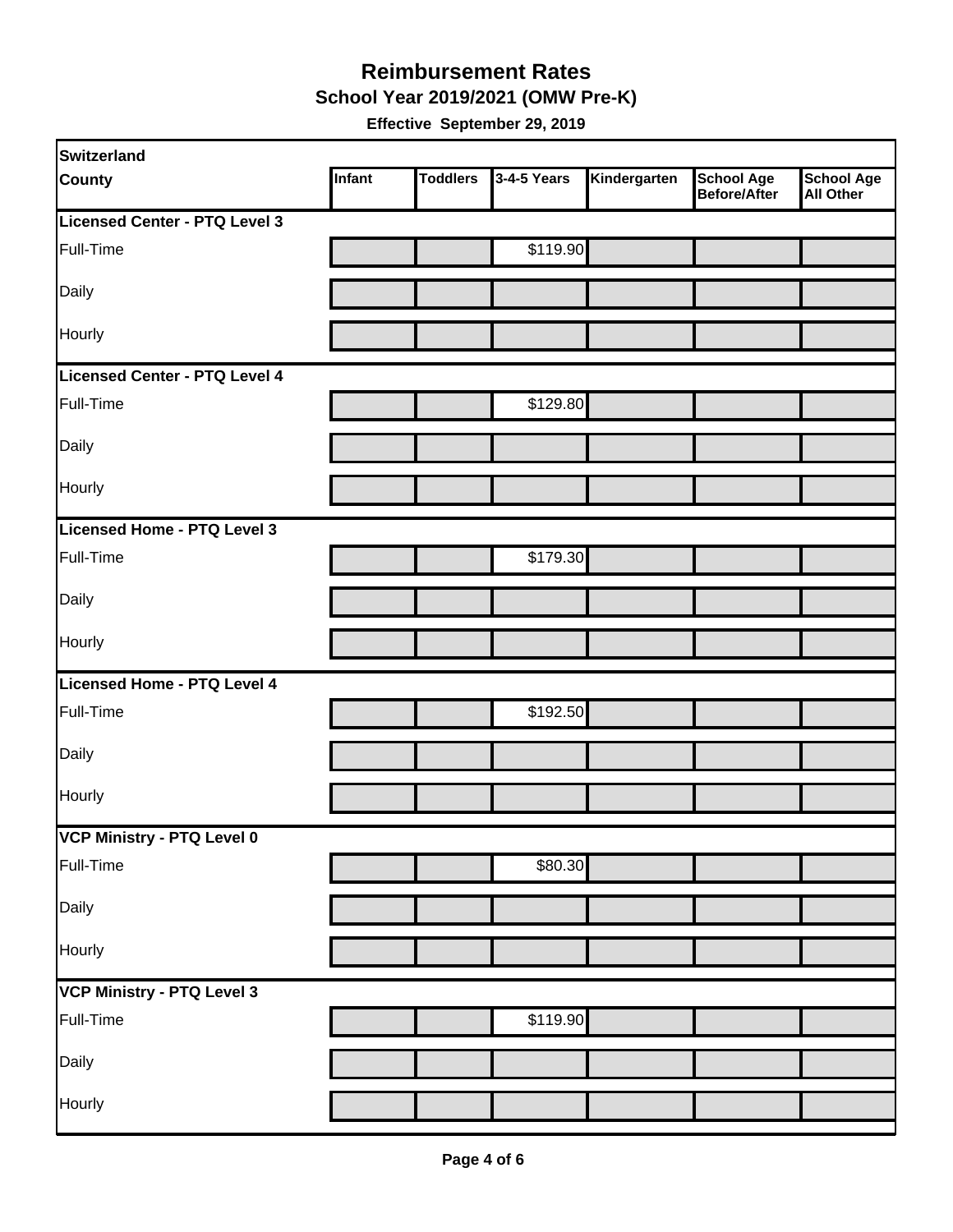**School Year 2019/2021 (OMW Pre-K)**

| Switzerland                                    |        |                 |             |              |                                   |                                       |  |  |
|------------------------------------------------|--------|-----------------|-------------|--------------|-----------------------------------|---------------------------------------|--|--|
| <b>County</b>                                  | Infant | <b>Toddlers</b> | 3-4-5 Years | Kindergarten | <b>School Age</b><br>Before/After | <b>School Age</b><br><b>All Other</b> |  |  |
| <b>VCP Ministry - PTQ Level 4</b>              |        |                 |             |              |                                   |                                       |  |  |
| Full-Time                                      |        |                 | \$129.80    |              |                                   |                                       |  |  |
| Daily                                          |        |                 |             |              |                                   |                                       |  |  |
| Hourly                                         |        |                 |             |              |                                   |                                       |  |  |
| <b>Private Accredited School - PTQ Level 0</b> |        |                 |             |              |                                   |                                       |  |  |
| Full-Time                                      |        |                 | \$92.40     |              |                                   |                                       |  |  |
| Daily                                          |        |                 |             |              |                                   |                                       |  |  |
| Hourly                                         |        |                 |             |              |                                   |                                       |  |  |
| Private Accredited School - PTQ Level 1        |        |                 |             |              |                                   |                                       |  |  |
| Full-Time                                      |        |                 | \$92.40     |              |                                   |                                       |  |  |
| Daily                                          |        |                 |             |              |                                   |                                       |  |  |
| Hourly                                         |        |                 |             |              |                                   |                                       |  |  |
| Private Accredited School - PTQ Level 2        |        |                 |             |              |                                   |                                       |  |  |
| Full-Time                                      |        |                 | \$111.10    |              |                                   |                                       |  |  |
| Daily                                          |        |                 |             |              |                                   |                                       |  |  |
| Hourly                                         |        |                 |             |              |                                   |                                       |  |  |
| <b>Private Accredited School - PTQ Level 3</b> |        |                 |             |              |                                   |                                       |  |  |
| Full-Time                                      |        |                 | \$119.90    |              |                                   |                                       |  |  |
| Daily                                          |        |                 |             |              |                                   |                                       |  |  |
| Hourly                                         |        |                 |             |              |                                   |                                       |  |  |
| Private Accredited School - PTQ Level 4        |        |                 |             |              |                                   |                                       |  |  |
| Full-Time                                      |        |                 | \$129.80    |              |                                   |                                       |  |  |
| Daily                                          |        |                 |             |              |                                   |                                       |  |  |
| Hourly                                         |        |                 |             |              |                                   |                                       |  |  |